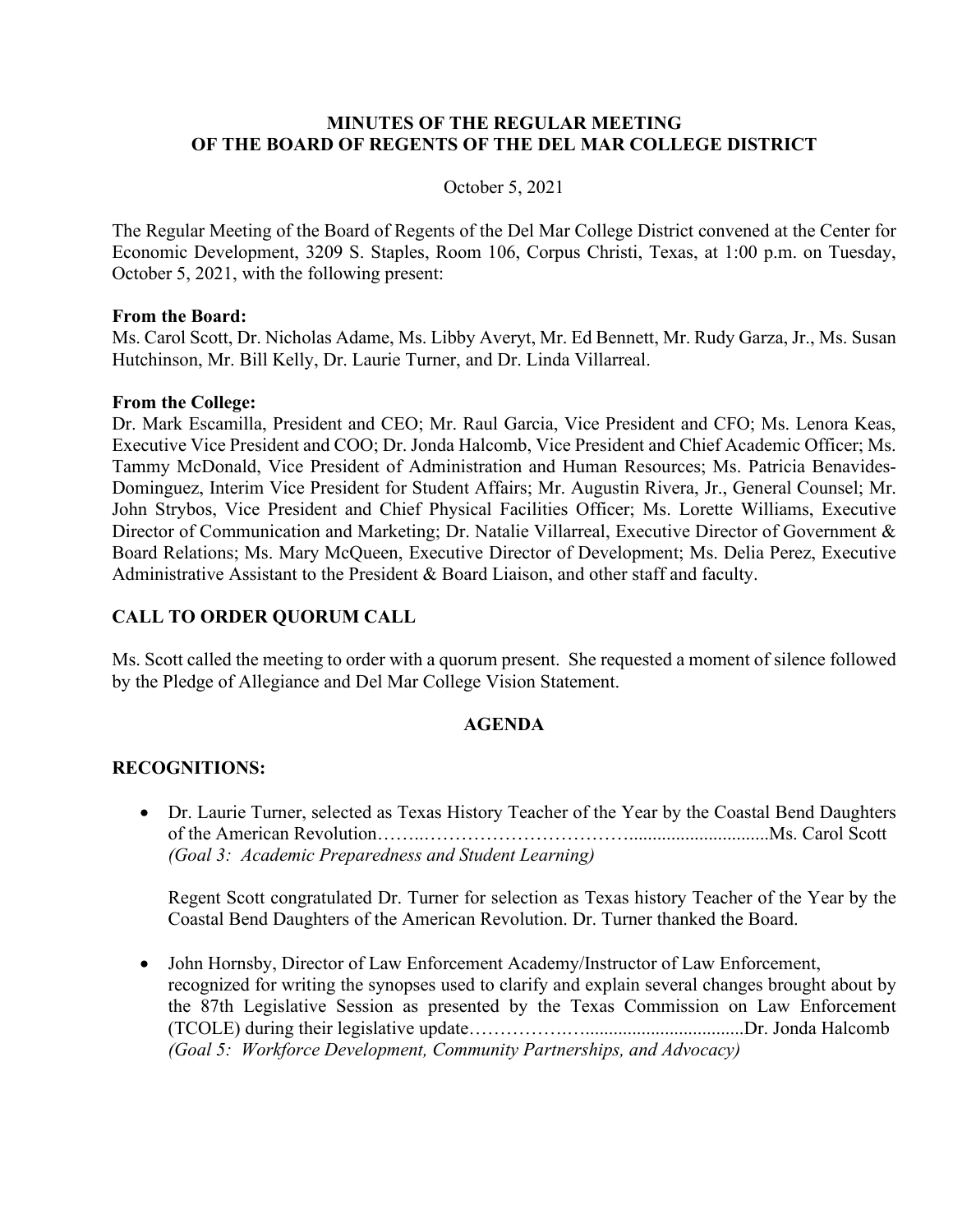Dr. Halcomb provided background information regarding Director Hornsby's work and service with the Texas Commission on Law Enforcement Legislative Update Curriculum Committee. Mr. Hornsby thanked his committee members for the support he received.

• Lisa Leal-Garcia, Coordinator of Student Engagement and Retention, received 2020-2021 Circle of Pride Award…………………………………………………………Ms. Patricia Benavides-Dominguez *(Goal 4: Learning Environments)*

Ms. Benavides-Dominguez recognized Ms. Lisa Leal-Garcia, Coordinator of Student Engagement and Retention and provided background information regarding the accomplishments Ms. Leal-Garcia has accomplished to earn the Circle of Pride Award. Ms. Leal-Garcia provided words of thanks and gratitude.

• Leticia Wilson, Director of Advising Initiatives, appointed to the NACADA (National Academic Advising Association) Administrators' Institute Advisory Board ………………………………………………………..............Ms. Patricia Benavides-Dominguez *(Goal 4: Learning Environments)*

Ms. Benavides-Dominguez recognized Ms. Leticia Wilson, Director of Advising Initiatives for being appointed to the National Academic Advising Association Administrator's Institute Advisory Board (NACADA). Ms. Wilson provided words of thanks and gratitude.

**GENERAL PUBLIC COMMENTS** – The public was given the opportunity to provide public comments (both general and specific to any agenda item).

There were no public comments made for this meeting.

**STUDENT SUCCESS REPORT**…………………..…………………......……….Dr. Jonda Halcomb • Student Leadership and Campus Life Department, nominated for the 2022 National Crime Victims' Service Award *(Goal 4: Learning Environments)*

Ms. Patricia Benavides-Dominguez highlighted the Student Government Association at Del Mar College (SGA) and stated the SGA has been nominated for the National Crime Victims' Service Award which honors extraordinary individuals and programs that provide services to victims of crime. Ms. Benavides-Dominguez recognized Sofia Jimenez, President; Caitlin Gosson, Vice President; Samantha Luna, Secretary; Lonnie Gomez, Magistrate; Aliza Long, Treasurer; Adam Bernal, Parliamentarian; Melody Kloss, Communications and Historian; Will Greenlee, District Attorney with the Justice Center; and Angela Luna, Victims' Rights Coordinator. Beverly Cage, Director of Student Leadership and Campus Life, SGA President Sophia Jimenez, Will Greenlee, and Angela Luna, Victims' Rights Coordinator provided words of thanks and appreciation.

# **COLLEGE PRESIDENT'S REPORT**………………………….......………...……Dr. Mark Escamilla

• Return to Campus Planning *(Goal 4: Learning Environments)*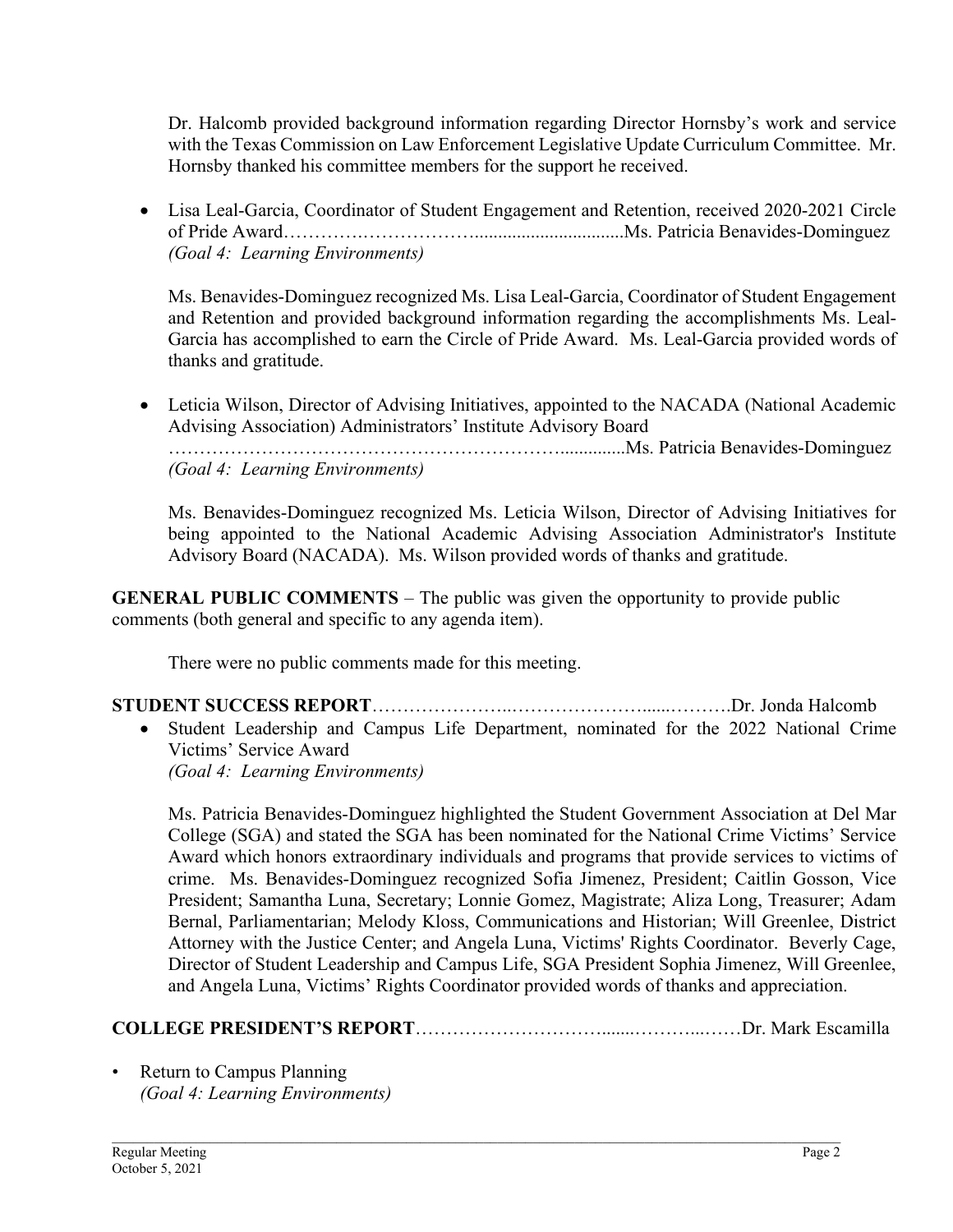Dr. Escamilla stated the College is maintaining social distancing guidelines, strongly recommending the wearing of facial coverings and getting vaccinated to help prevent the spread of COVID-19. Dr. Escamilla stated from August 30th to October 3rd, 2021, the reported total positive cases dropped by about 88% campus wide, and the College will remain in Phase III of the Return-to-Campus Plan.

• 2020-2021 Statistical Profile *(Goal 1: Completion)*

> Dr. Escamilla advised the 2020/2021 Statistical Profile which provides information regarding the institution and students will be posted on the College's website. Dr. Escamilla noted that it may be modified and asked the Board to call him with any questions.

• Chief Executive Officer Reporting Requirements under Texas Education Code § 51.253 (c) *(Goal 5: Workforce Development, Community Partnerships, and Advocacy)*

Dr. Escamilla provided information required of him as the CEO of Del Mar College regarding Texas Education Code Section 51.253 (c) concerning sexual harassment, sexual assault, dating violence or stalking as defined in the Texas Education Code section and any disciplinary action taken. Dr. Escamilla stated the College has fully complied with the State requirement. The Board did not have any questions.

Dr. Escamilla discussed the CED meeting room being a work in progress. He provided information regarding the electronics and layout of future changes.

# **REGENTS REPORTS:**

Discussion related to the appointment of a representative to the Nueces County Appraisal District Board…………………………………………..............………………...…..Ms. Carol Scott *(Goal 5: Workforce Development, Community Partnerships, and Advocacy)*

Chair Scott announced that the term of the Del Mar College representative on the Board of the Nueces County Appraisal Board is set to expire on December 31, 2021. Chair Scott explained that Mr. Armando Chapa is currently serving in the position and is interested in continuing to serve, but anyone interested should contact the Office of the President or General Counsel for more information.

• Texas Commission on Community College Finance

…………….……………………………...............…….Ms. Carol Scott and Dr. Mark Escamilla *(Goal 6: Financial Effectiveness and Affordability)*

Chair Scott advised that she and Dr. Escamilla will be serving on the Texas Commission on Community College Finance. The Commission was established as part of the legislature this past session and is by statute. Chair Scott is representing Community College Association of Texas Trustees as the Organizational Representative and Dr. Escamilla was appointed by Governor Abbott. The Commission will be looking at viable and sustainable funding for community colleges and have a report to the 88th Texas State Legislature by January of 2023, with recommendations.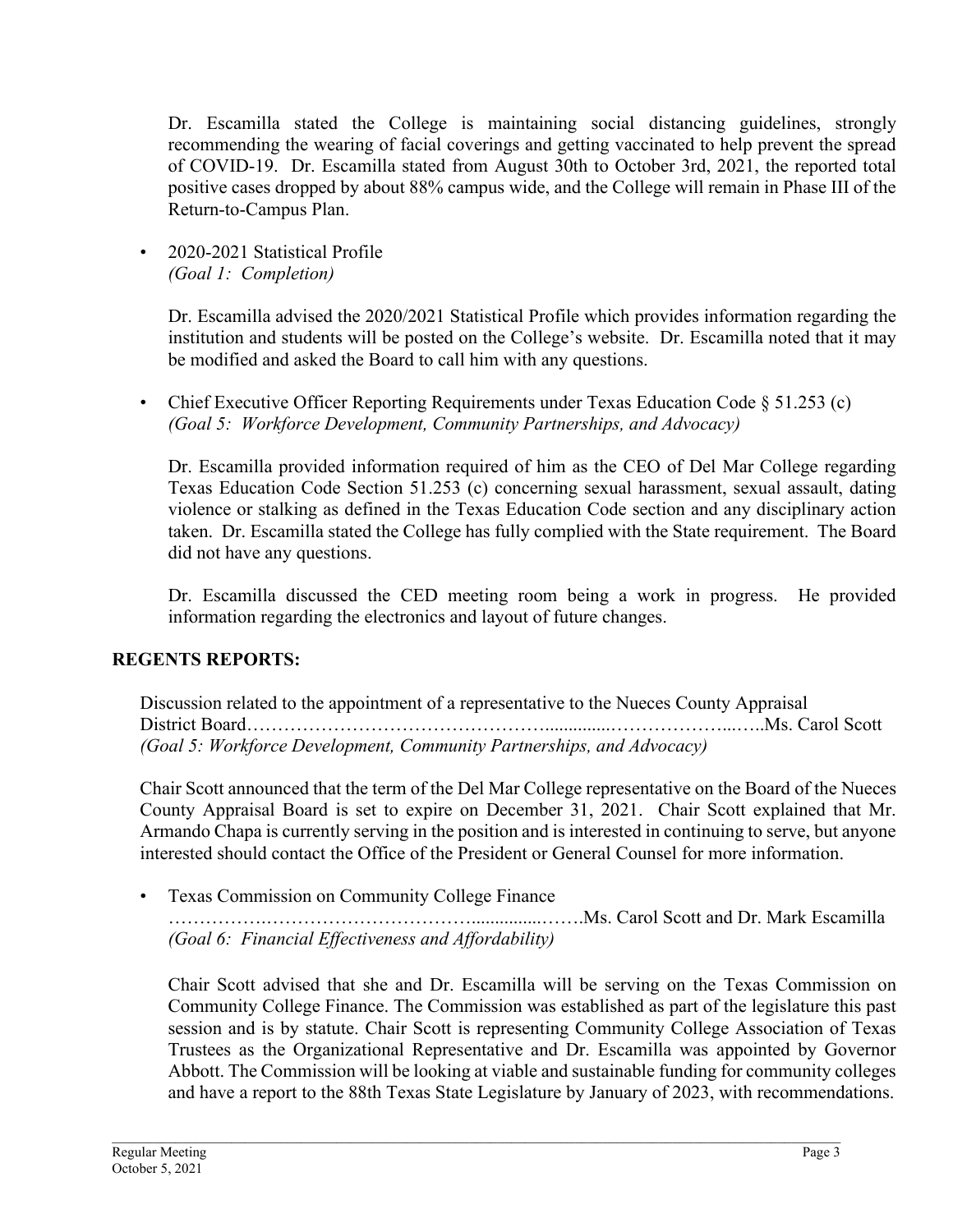• 2021 Board of Trustee Institute/CCATT Annual Conference *(Goal 1: Completion)*

Chair Scott provided information regarding the Community College Association of Texas Trustees Annual Conference/Board of Trustees Institute which is usually two separate functions but were held at the same time because of COVID-19. Chair Scott stated the outtake of the conference was an action plan around student success and student success metrics. Chair Scott provided remarks regarding a session she attended that was very compelling that discussed diversity, inclusion and equity and talked about the visible traits of our students as well as the invisible traits of our students whether they are a first-generation college student, a veteran, or a working parent. Regents Kelly, Villarreal, Garza, Adame, and Turner provided comments about their Conference experiences.

# **STAFF REPORTS:**

• Tax Abatements Update…………………………...….…………........……Ms. Lenora Keas *(Goal 6: Financial Effectiveness and Affordability)*

Ms. Lenora Keas introduced Mike Culbertson, Vice President and Chief Operating Officer at the Corpus Christi Regional Economic Development Corporation. Mr. Culbertson began his presentation expressing the importance of the programs available through the Procurement Technical Assistance Center in the Small Business Development Center Network and the Workforce Development Center to students, businesses, and community. Mr. Culbertson provided a review of how the Corpus Christi Regional Economic Development Corporation (EDC) provides compliance reviews for numerous entities and reviewed the requirements. Mr. Culbertson reviewed existing Tax Abatement Agreements with M&G Resins, voestalpine, EPIC Y-Grade, Topaz. Mr. Culbertson reviewed the ten-year period net of incentives with Topaz, M&G Resins, and EPIC Y-Grade total Del Mar College taxes with investments in the amount of \$29.1 million. Mr. Culbertson stated that Corpus Christi Polymers LLC, a joint venture between Alpek, Indorama, and Far Eastern Investment, has entered into an asset purchase agreement with M&G USA Corp.

Mr. Culbertson responded to questions from the Board of Regents.

• Legislative Update……………………………….…...........……………Dr. Natalie Villarreal *(Goal 5: Workforce Development, Community Partnerships, and Advocacy)*

Dr. Villarreal provided an update regarding the Texas Legislature and the impact on the College. Dr. Villarreal stated the 87<sup>th</sup> Texas State Legislature held one regular session and three special sessions and briefly described the categories. The third special session was regarding Redistricting which local representative Todd Hunter is the Chair. Dr. Villarreal stated that of the \$16 billion of federal appropriations, \$9 billion is left for state agencies and organizations. The Texas Association of Community Colleges and Community College Association of Texas Trustees have decided to request \$325 million to strengthen our community colleges and to meet workforce needs. \$250 million will be for Texas colleges to buy technology, equipment, and online instruction and \$75 million is being requested to increase the true initiative of Texas reskilling and upskilling through education.

The Legislature is being asked to appropriate the funds by taking the college enrollment rate amongst high school students plus the proportion of unemployment insurance claimants in the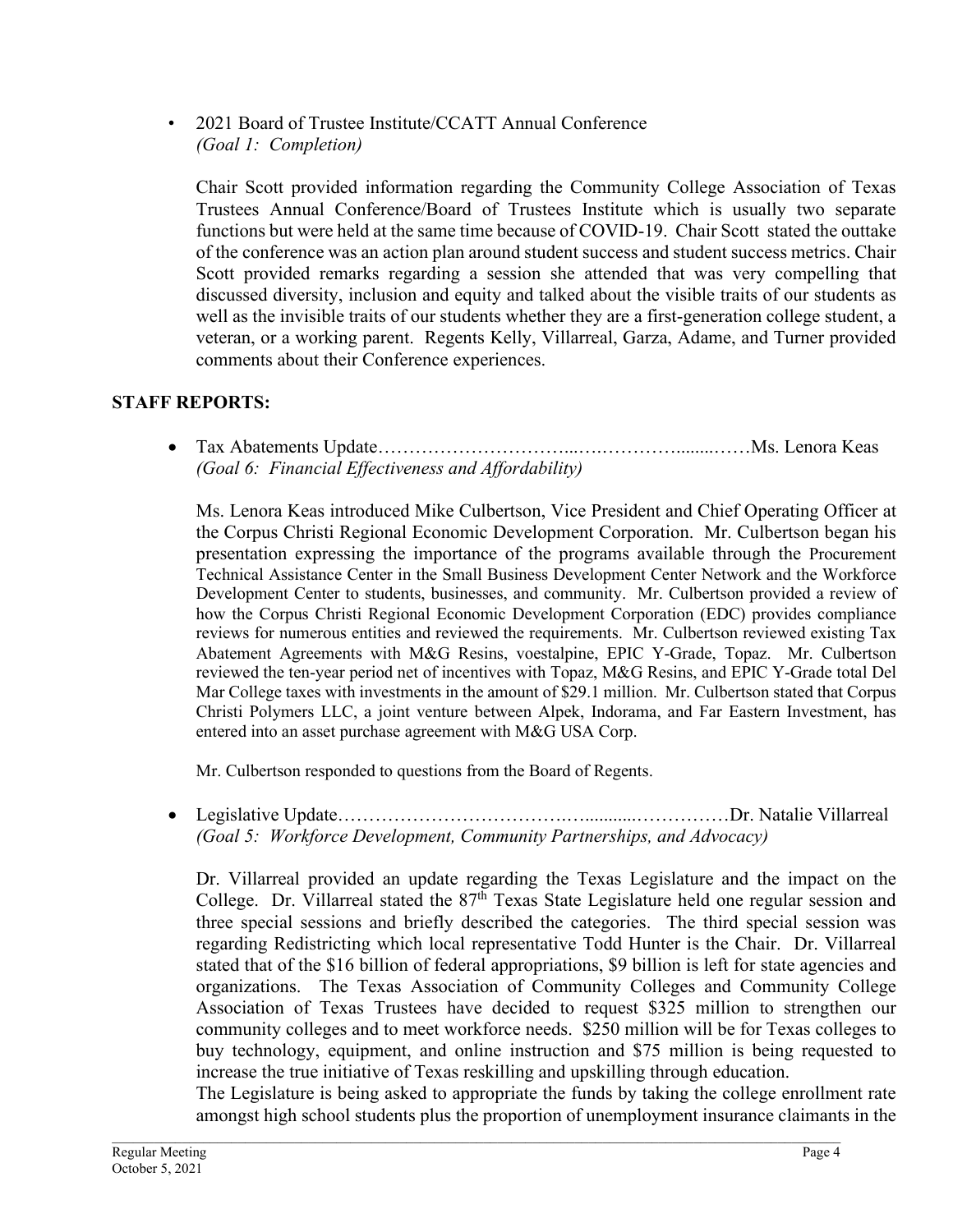region. Dr. Villarreal stated they will continue advocating at the legislative level for these funds.

• Higher Education Emergency Relief Funds (HEERF) Update

…………………………………………..........………Ms. Lenora Keas and Mr. Raul Garcia *(Goal 6: Financial Effectiveness and Affordability)*

Dr. Escamilla provided opening remarks and introduced Mr. Garcia. Mr. Garcia began by providing a review of the government's economic response and the HEERF spending plan. Mr. Garcia continued his presentation regarding the HEERF II and III funds released at the start of 2021. The College's grant total is \$31.5 million. The two major spending plans include student emergency awards in the amount of \$11.5 million and institutional use and minority service institution grant awards. The purpose of these two grants is to defray expenses associated with the pandemic including lost revenues, technology costs associated with transitioning to distance education training for faculty and staff, and student retention and reengagement initiatives. To help address these matters, the College created two teams that possess technical expertise in their respective fields of operation that were tasked to develop a spending plan. Mr. Garcia provided the names of the Direct Student Emergency Assistance Advisory Group and the Institutional Use Advisory Team. Mr. Garcia introduced Ms. Lenora Keas who provided detailed information regarding the College Advisory Group and stated approximately \$11.5 million will be distributed to students in a variety of needs-based strategies. Ms. Keas introduced Ms. Patricia Benavides Dominguez who reviewed the U.S. Department of Education requirements regarding HEERF awards and stated the funds are awarded on a tiered approach. Ms. Benavides-Dominguez stated the type of help requested was mostly for medical, technology, housing, food, and child-care. Ms. Benavides-Dominguez stated a total of \$6.4 million has been awarded directly to students in emergency funds and provided a breakdown of the funds. The College plans to award \$5.1 million dollars of HEERF funds during the spring 2022 semester.

Ms. Keas continued and discussed the College Advisory Group coordinated plan for institutional funding and minority serving institutional grant that totals over \$20 million. Ms. Keas reviewed the US Department of Education requirements, the overall budget plan, and the various initiatives for approved uses under the purview of the US Department of Education and the Higher Education Emergency Relief Funds. Ms. Keas stated all expenditures must be tied to deferring costs associated with the College's response and preparation in dealing with COVID-19 and provided some examples. Additional funds can be allocated for emergency use to students and to incentivize vaccinations. These funds must be extended or purchased by May of 2022. Ms. Keas provided detailed information regarding the Institutional Use Budget Plan which includes professional development, student success, vaccination, technology, health and safety facility enhancements and lost revenue. The totals for the budget plan include \$18.5 million to be used for base funding and \$1.4 million to be used for indirect cost funding.

Ms. Benavides-Dominguez continued the presentation and stated although the Strategic Enrollment Management (SEM) Plan is in development, the following outreach plans will help drive future enrollment by focusing on re-engagement, retaining, and supporting students throughout their education journey. Ms. Benavides-Dominguez discussed the different campaigns in the works for students such as "One More Class campaign, Retake a class on us!, "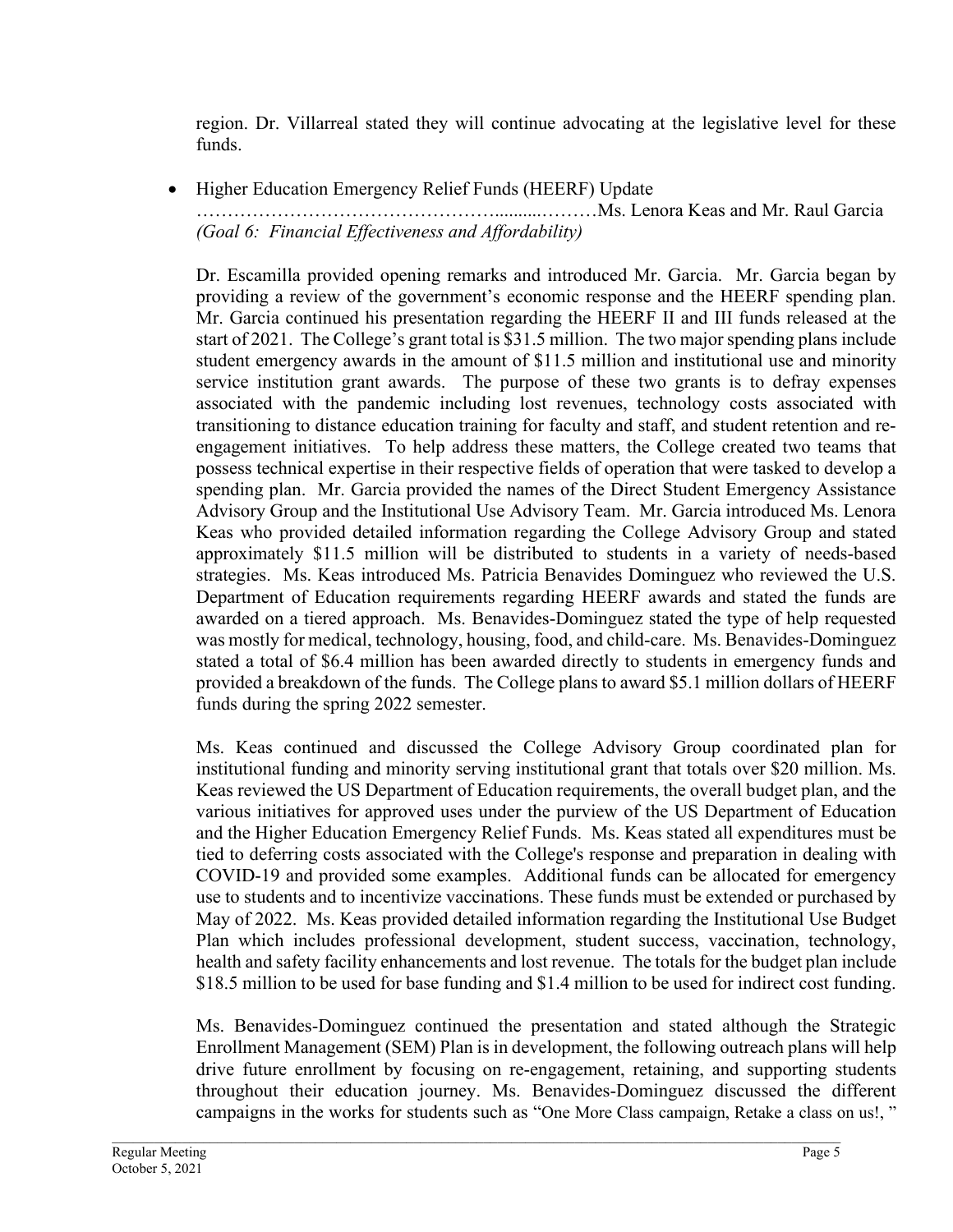"Try a Mini-mester Session on us!," and "Take a free class on us." for graduating high school seniors.

Dr. Escamilla commented that Ms. Benavides-Dominguez had many other initiatives and there are many more opportunities.

Ms. Benavides-Dominguez introduced Ms. Tammy McDonald who began her presentation discussing the voluntary vaccination incentive program which was implemented on September 23, 2021. The plan is a one-time incentive payment of \$200 for eligible current full-time and part-time employees who are fully vaccinated and a \$200 gift card for enrolled credit or continuing education students who are fully vaccinated. The program will end December 10, 2021 or until funds are depleted. Dr. Escamilla provided comments regarding the participation percentage of employees and the dollar amount of the incentive.

Ms. McDonald introduced Dr. Larry Lee who began his presentation regarding Information Technology which included topics securing learning environments, remote learning technology, virtual desktops, and virtual student support services.

Dr. Lee stated that securing the College's learning environment through the purchase of a next generation firewall supported by IA driven security applications and network services. This purchase is a major upgrade moving from transactional to transformational that provides improved end point device detection and spots unusual user or entity behavior activities. To support remote learning, the College internet bandwidth is being expanded from 1 gigabyte to 10 gigabytes and the College is also purchasing additional laptops to expand the student loaner program for students and faculty. A virtual desktop application will be used to remove a student's home computing device limitations. Teachers can instruct, screen-share and manipulate all application objects on the student's device in real time. The application can be used by students for group projects or independent studies from home. Virtual student help on any device for Del Mar students will be moved from 8 to 5 p.m. to 24/7 support availability. With the use of Black Belt Help, purchased with CARES I funds for IT technical support, student support services and financial aid will be able to deliver relevant information on enrollment and the financial aid process at any hour to reduce wait times and improve student satisfaction engagements.

Mr. John Strybos began his presentation discussing health and safety of facilities regarding indoor air quality, social distancing furniture, decontamination and touchless restroom fixtures and water fountains. Under HEERF, capital improvements are not allowed and there are strict guidelines on the use of the funds. Mr. Strybos provided detailed information to help mitigate not only the COVID-19 virus but mold and other air contaminants with a plasma air ionizer, social distancing furniture, outdoor spaces, touchless restroom fixtures and water fountains.

Mr. Raul Garcia stated that the HEERF II and III grants provides for funding of lost revenues. Mr. Garcia discussed the parameters for lost revenue that an institution may only estimate associated with COVID-19 which include tuition, fees, and institutional charges and disruption of food services or childcare services. The Grant deadline is May 2022 and the use of collected lost revenues can go towards inflationary costs contingency, balance the 2022 budget, or continued funding of initiatives even after the grant period.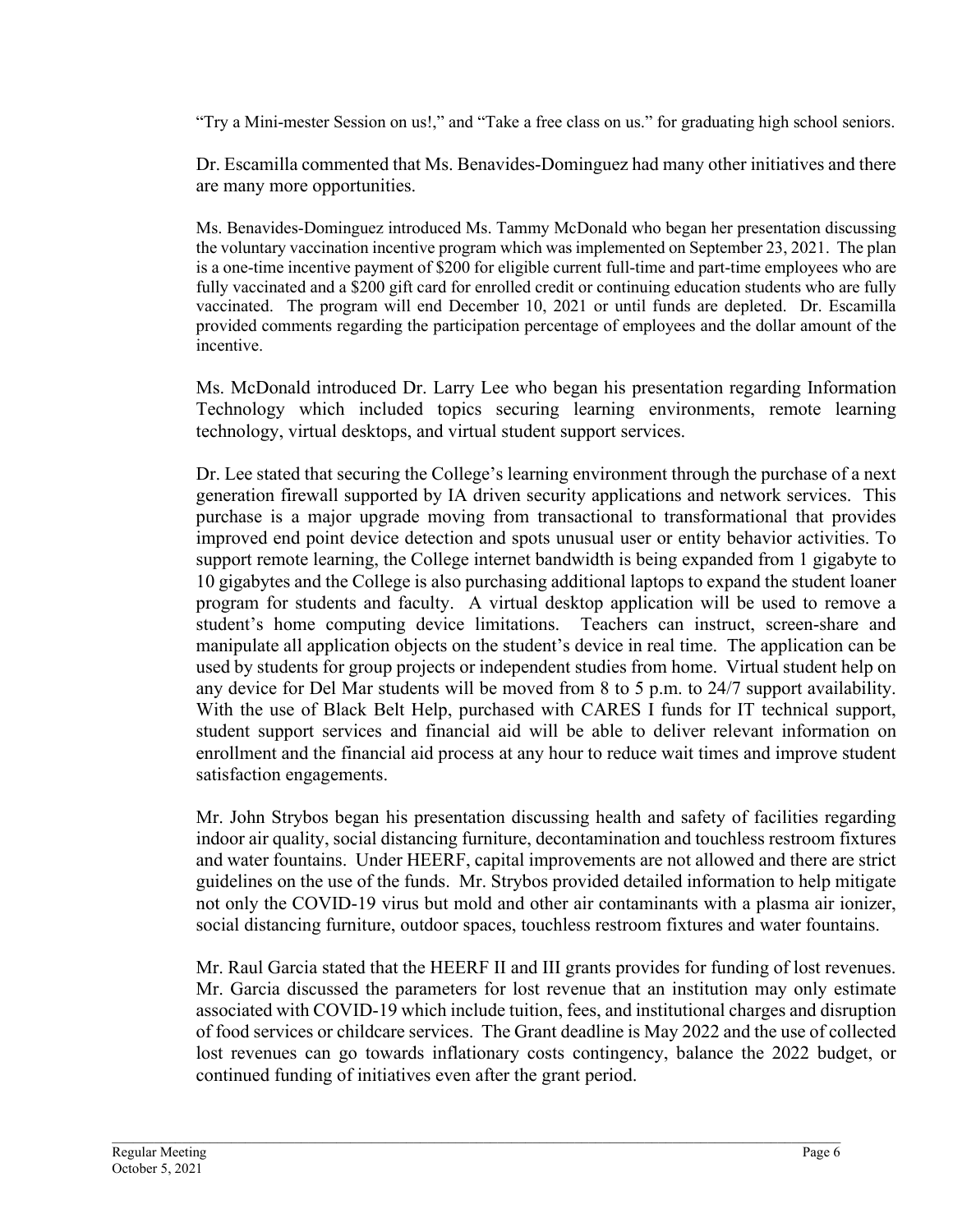Ms. Benavides-Dominguez, Ms. Keas, Ms. McDonald, Mr. Garcia, and Dr. Lee responded to questions from the Board of Regents.

• Enrollment Update……........…….Ms. Patricia Benavides-Dominguez and Ms. Lenora Keas *(Goal 2: Recruitment and Persistence)*

Ms. Lenora Keas began the enrollment update presentation by providing an overview of enrollment which included information from the State of Texas Biennium; base year for contact hours, formula funding, credit headcount and contact hours, dual credit, and annual credit and continuing education contact hours. Ms. Keas stated the Texas Legislature funds community colleges on a base year during periods beginning the summer semester of the even numbered years prior to a legislative session. The base year begins in the Summer I semester and continues through the end of the following semester. The funding is calculated on certified contact hours earned during a semester. Contact hours are based on the total number of hours of instruction for each student and for each course that is taken. The census date for counting contact hours varies depending upon the variety of enrollment periods during a semester. The Budget Revenue for 2021-2022 is \$110 million. The College will receive for the Biennium or each year for the next two years a total of over \$17 million in state reimbursement. The College stands out among other colleges across the state with over \$1.7 million coming in contact hours earned from continuing education. Ms. Keas gave credit to Dr. Leonard Rivera, Dean of Continuing Education and Off-campus Programs and Dean Dan Korus, Dean of Workforce Development and Corporate Services and their staffs. During COVID-19, their team was able to continue and expand continuing education in a variety of areas, such as CDL, commercial truck driving, and many allied health programs. Since 2014, community college formula funding has consisted of three major components. Contact hour funding reflects enrollment and allocates funds based on each institution's proportion of the statewide total of weighted contact hours. Student Success Points funding allocates funds among institutions based on their performance on certain defined student success metrics. Core operations funding provides an equal amount to each community college district to help cover basic operating costs. This shows the trend for the base year contact hours for credit and continuing education courses since 2014. The percent change for credit hour contact hours for this next biennium is compared to 2020. Credit hours are down 7% and continuing education is up 29% resulting in an overall decrease for the college of 4.1%.

Ms. Patricia Benavides-Dominguez continued the presentation regarding Student Success Points. Texas Community College receives points after a student reaches certain milestones, such as completing developmental work, completing 15/30 hours, and earning a credential. During 2019/2020, the success points total for Del Mar was 16,753, which is flat compared to 2018/2019, and down 5% from 2017/2018. The focus on increasing second eight weeks added 2,880 flex students to the College's count. The headcount for fall 2021, the certification process is ongoing. Thus far the College's current count is 10,681, and it is down 2.3% from fall 2020 but enrollment for the fall is continuing for eight-week sessions.

Dr. Escamilla commented regarding the learning loss that students are experiencing due to COVID-19 impact from tragedies to learning challenges.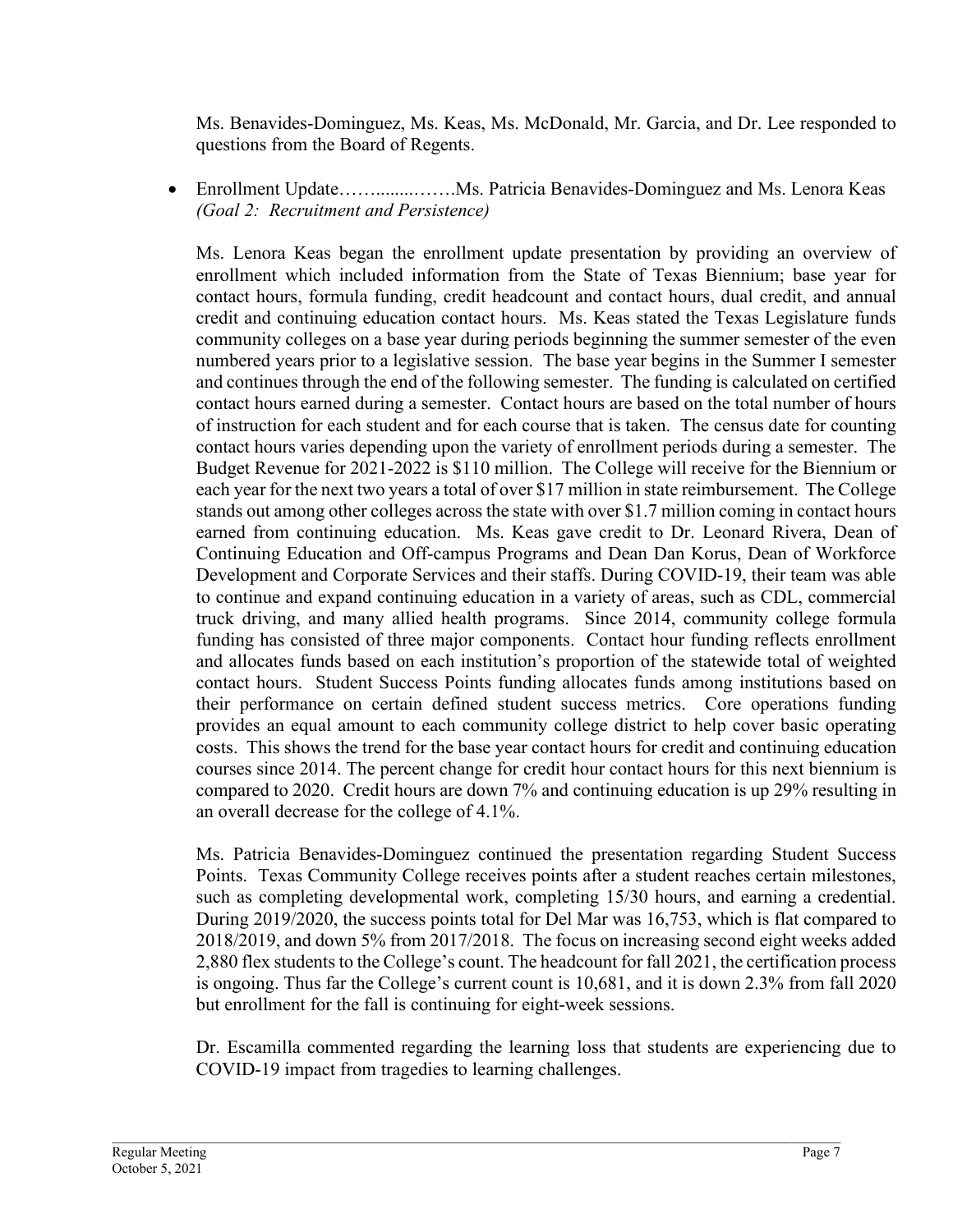Ms. Benavides-Dominguez continued and reviewed the Summer I credit headcount for 2021. 4,532 students were certified, which was up 7% from summer 2020. The flex enrollment assisted in the overall certified data which was also strategic with planning and instruction. Summer II credit headcount certified 3,737 students, which was down 9% from summer 2020. Ms. Benavides-Dominguez discussed credit contact hours. Credit contact hours show a steady increase for the last five years for both fall and spring. The impact of COVID-19 is evident in fall 2020 but for the fall 2021, contact hours are trending up and the one-year change is up at 4.5%.

Dr. Escamilla provided comments as to the Delta variant effect on the student enrollment for the summer.

Ms. Benavides-Dominguez continued with dual credit headcount information. Overall, there has been a five-year increase of 12% and the College has 36 high schools participating in the dual credit program. The dip in dual credit is expected to come back up in Spring 2022. The total annual contact hours for Continuing Education are preliminary as quarter four is not certified. Del Mar College ranks in the middle of its peers with a 2.6 % decrease in fall headcounts for Large Colleges.

Chair Scott commented regarding the concern for the return of students and the flexibility of providing them with the support needed.

Dr. Escamilla provided comments regarding the enrollment for fall and spring and how over the past few years, the spring semester has become a larger enrollment number.

Ms. Benavides-Dominguez and Ms. Keas responded to questions from the Board of Regents.

• TRIO – Educational Opportunity Center……………………Ms. Patricia Benavides-Dominguez *(Goal 2: Recruitment and Persistence)*

Ms. Patricia Benavides-Dominguez provided background information regarding the TRIO - Educational Opportunity Center grant which is a federally funded program through the US Department of Education dedicated to helping individuals begin or resume their journey toward their educational goals, vocational, technical college, or university. EOC program will provide guidance, counseling, career guidance, tutoring, mentoring, financial aid advising, college admissions assistance, testing workshops, coordinate with other higher ed institutions for transfer opportunities. The Grant is funded to serve 850 students per year and is a five-year grant that is annually funded at \$232,050.00 for a total award of a little over \$1.1 million. Ms. Benavides-Dominguez reviewed the participant requirements such as age, residency, academic need, low-income, first generation, disability, or veteran.

Dr. Escamilla provided comments regarding the development of applying for the TRIO-EOC Grant and the effort put forth and perseverance by Ms. Benavides-Dominguez and her team that made the Grant possible.

• 2021 Annual Security and Safety Report (Clery Act)……..……........Ms. Tammy McDonald *(Goal 4: Learning Environments)*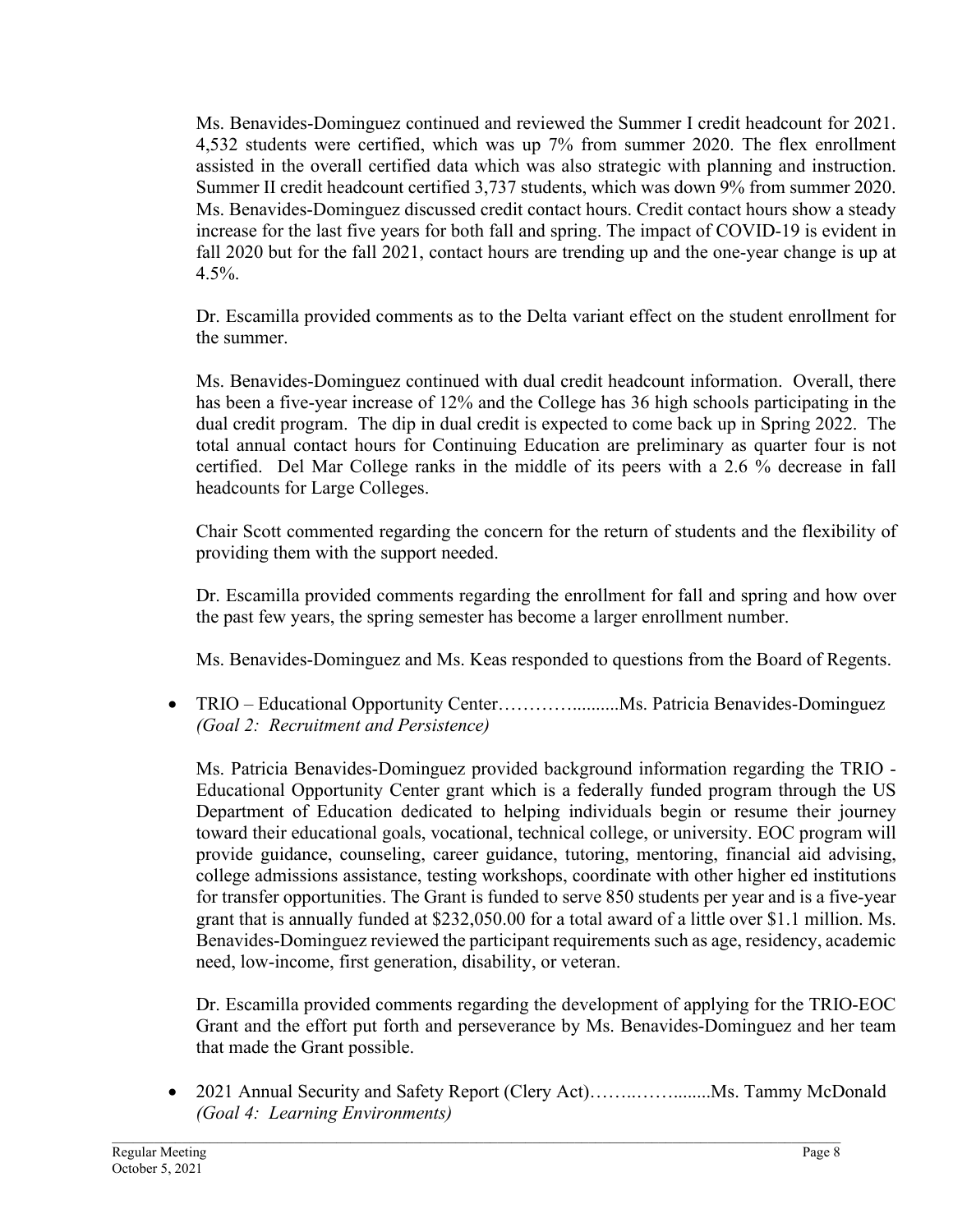Ms. Tammy McDonald introduced Interim Chief of Police Lauren White who provided information regarding the requirements of the 2021 Annual Security and Safety Report, or Clery Act Report. Chief White thanked the team for their assistance and stated the information included in the report is from 2020. Chief White reviewed the Clery Act federal mandate, the Department of Education Title IX, Violence Against Women Act, and the College's own policies. Chief White stated that the statistics provided include crimes that occur on campus as well as the surrounding reporting area but does not necessarily reflect crimes committed by or on the students. The Board was provided the opportunity to ask questions, but had none.

### **PENDING BUSINESS:**

Status Report on Requested Information *(Goal 5: Workforce Development, Community Partnerships, and Advocacy)*

Chair Scott reviewed the list of pending business.

## **CONSENT AGENDA**

## **CONSENT MOTIONS:**

*(At this point the Board will vote on all motions not removed for individual consideration.)* 

## **ITEMS FOR DISCUSSION AND POSSIBLE ACTION:**

- 1. Approval of Minutes: Workshop, September 14, 2021 Regular Board Meeting, September 14, 2021 *(Goal 5: Workforce Development, Community Partnerships, and Advocacy)*
- 2. Acceptance of Investments for September 2021 *(Goal 6: Financial Effectiveness and Affordability)*

Regent Hutchinson made a motion to approve the consent agenda items. Regent Villarreal seconded the motion. There was no further discussion from the Board. There were no public comments. A vote was taken by show of hands and the motion carried unanimously, 9-0, with Regents Scott, Adame, Averyt, Bennett, Garza, Hutchinson, Kelly, Turner, and Villarreal in favor.

## **REGULAR AGENDA**

3. Discussion and possible action related to FY 20/21 Annual Internal Audit Report to the Board…………...………………………………………………..........……Ms. Tammy McDonald *(Goal 4: Learning Environments)*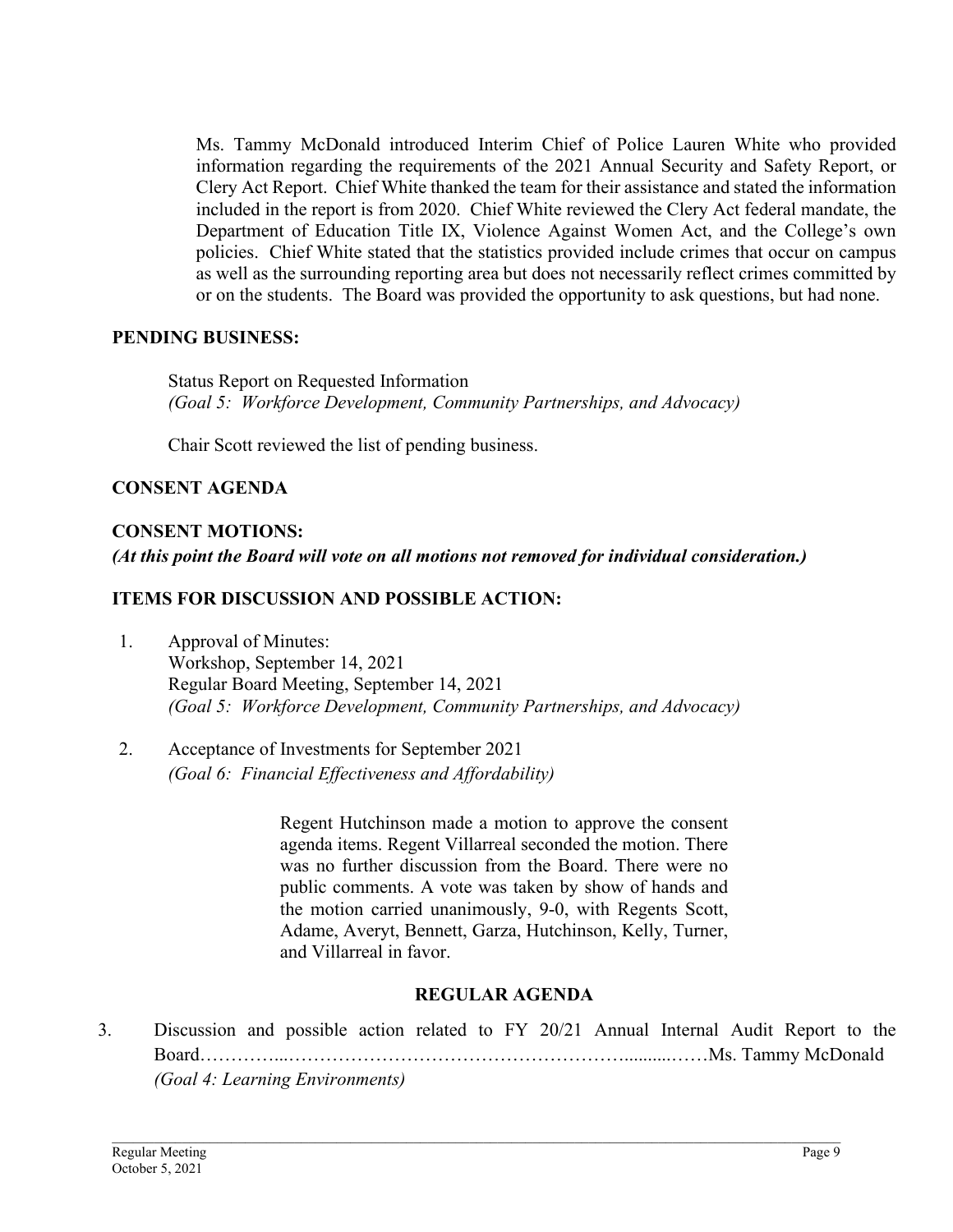Ms. Tammy McDonald introduced Mr. Dan Graves and Mr. Brandon Tanous with Weaver. Mr. Graves began the presentation regarding a review of the Fiscal Year 20/21 Annual Internal Audit Report and the Status of Fiscal Year 21/22 Internal Audit Plan. Mr. Graves reviewed the format and compliance requirements and stated the Annual Internal Audit Report is due to state agencies and posted on Del Mar College's website as required by November 1, 2021. Mr. Graves reviewed the Risk Assessment points. The last College-wide risk assessment was performed in 2015, the risk assessment has been updated annually, each year's internal audit plan has been based on the updated risk assessment. In FY 2022, a risk assessment refresh will be performed that will update: significant activities of the College, risk definitions, and risk response plan. The updated risk assessment will also include input from new College personnel. The risk assessment is scheduled for October 21, 2021, and a 3-Year Internal Audit Plan will be presented at the conclusion of the risk assessment.

Mr. Graves responded to questions from the Board of Regents.

Regent Garza made a motion to accept the Fiscal Year 2021 Annual Internal Audit Report. Regent Bennett seconded the motion. There was no further discussion from the Board. There were no public comments. A vote was taken by show of hands and the motion carried unanimously, 9-0, with Regents Scott, Adame, Averyt, Bennett, Garza, Hutchinson, Kelly, Turner, and Villarreal in favor.

4. Discussion and possible action regarding the College's Quarterly Investment Report for the period ending August 31, 2021….…………….……………….………….......................…Mr. Raul Garcia *(Goal 6: Financial Effectiveness and Affordability)*

Mr. Garcia introduced David McElwain from Patterson & Associates. Mr. McElwain reviewed the Quarterly Investment Report for period ending August 31, 2021. He stated we are starting to see economic activity pick back up and employment improving. One of the biggest concerns is inflation rising. He provided detailed information relating to the global economy.

Mr. McElwain reviewed the makeup of the entire portfolio which includes local government investment pools represented by cash \$56 million and securities \$135 million. The asset allocation includes 22% in Commercial Paper, 30% in Municipal Bonds, 19% with US Government Agencies, and 29% cash and cash equivalents.

> Regent Adame made a motion to approve the College's Quarterly Investment Report for the period May 31, 2021 to August 31, 2021. Regent Garza seconded the motion. There was no further discussion from the Board. There were no public comments. A vote was taken by show of hands and the motion carried unanimously, 9-0, with Regents Scott,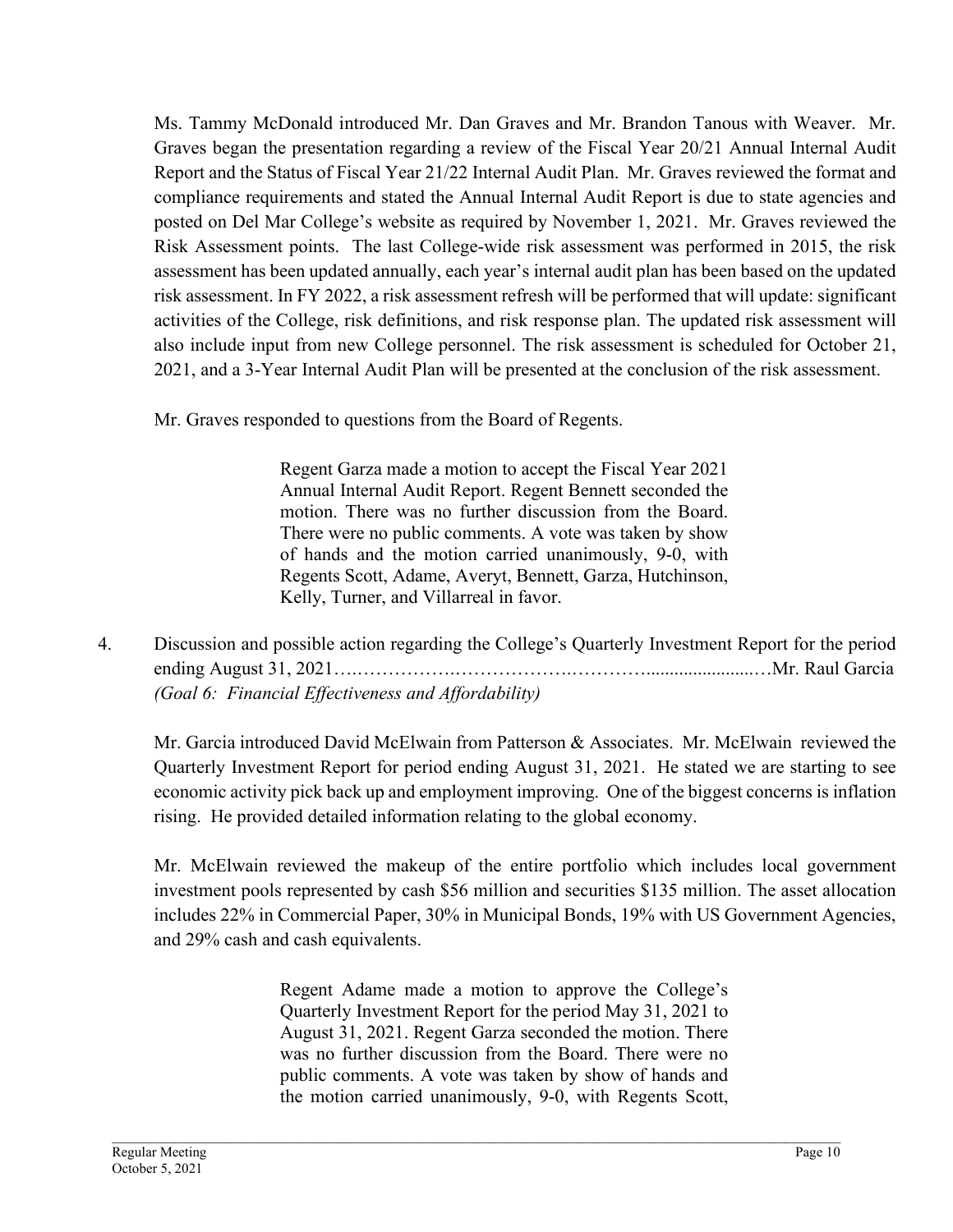Adame, Averyt, Bennett, Garza, Hutchinson, Kelly, Turner, and Villarreal in favor.

5. Discussion and possible action regarding the College's Quarterly Financial Report for the period ending August 31, 2021…..………..……...……........…………….......................…Mr. Raul Garcia *(Goal 6: Financial Effectiveness and Affordability)*

Mr. Raul Garcia stated that the total revenues are stable relative to the current pandemic and economic uncertainty. The college is closing the year with a downward revenue pressure valued at was \$3.6 million that is offset by reduced spending valued at \$7.7 million. The college is positioned to close the fiscal year with a surplus valued at \$8.9 million pending the annual fiscal year in audit.

Mr. Garcia reviewed the Balance Sheet – Current Operating Funds.

Mr. Garcia stated the College is well positioned to support the mission of its operations and whether the current business interruptions caused by the pandemic where the cash and investment position of 68.1 million as of August 2021. This cash and investment position is sufficient to pay its obligations as of August valued at \$22.8 million.

Mr. Garcia responded to questions from the Board of Regents.

Regent Kelly made a motion to approve the College's Quarterly Financial Report for the period ending August 31, 2021. Regent Turner seconded the motion. There was no further discussion from the Board. There were no public comments. A vote was taken by show of hands and the motion carried unanimously, 9-0, with Regents Scott, Adame, Averyt, Bennett, Garza, Hutchinson, Kelly, Turner, and Villarreal in favor.

6. Discussion and possible action relating to approval of 2016 Oso Creek Campus Construction Project Change Orders……………………………...…………………….....................…..Mr. John Strybos *(Goal 4: Learning Environments)*

Mr. John Strybos provided background information regarding the 2016 Bond funding the design and construction of the Oso Creek Campus. Mr. Strybos reviewed the proposed Change Order #5 to address changes in the scope of work that have resulted from: (1) Architect's Supplemental Information, (2) Request for Information (RFI) responses issued by the Architect, (3) Bulletin issued by the Architect, and (4) unforeseen sight conditions. The revised change amount is \$454,399.30 for the Main, STEM, & Culinary buildings which will come from bond proceeds and bond interest income.

Mr. Strybos responded to questions from the Board of Regents.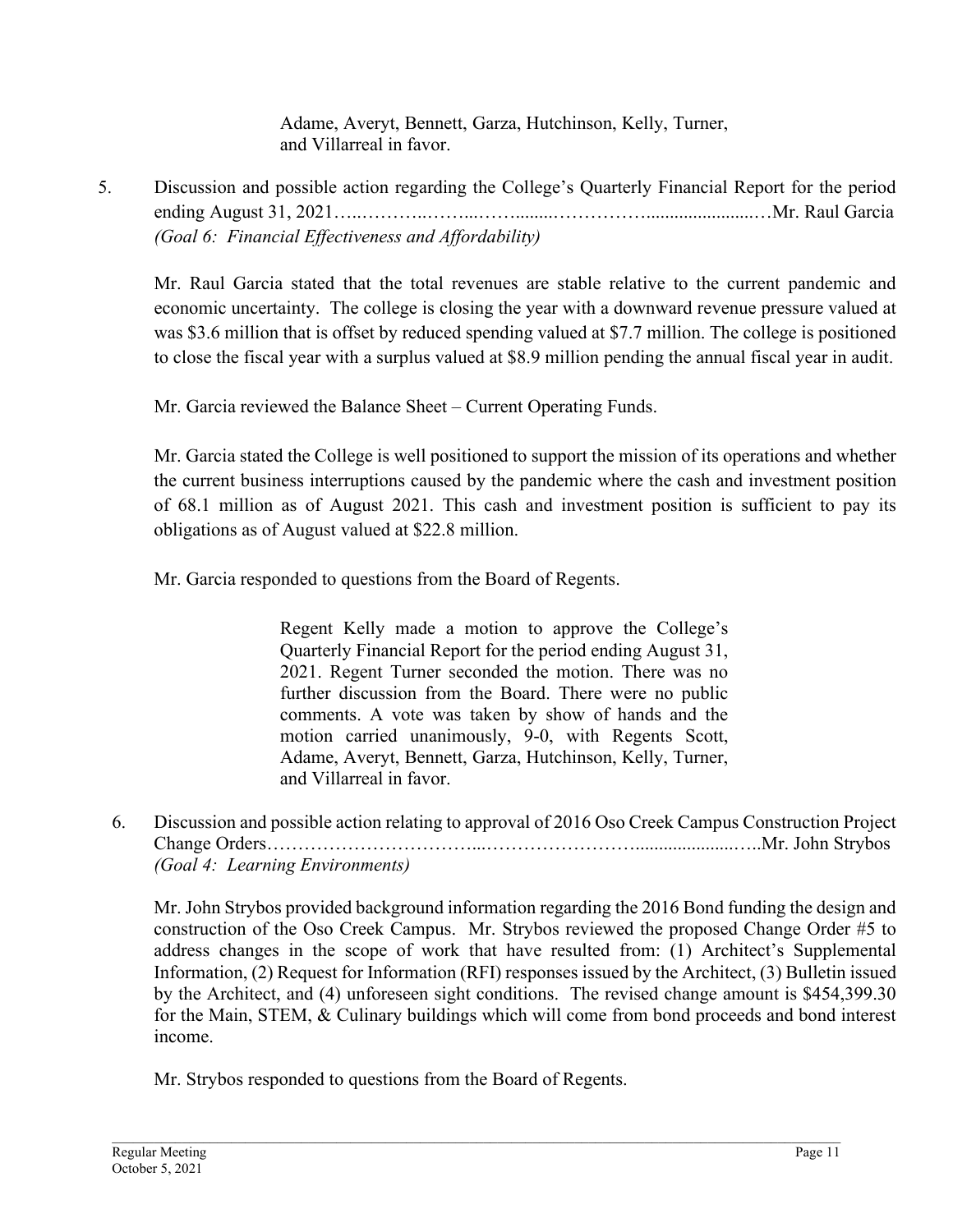Regent Adame made a motion to adopt Change Order No. 5. Regent Averyt seconded the motion. There was no further discussion from the Board. There were no public comments. A vote was taken by show of hands and the motion carried unanimously, 9-0, with Regents Scott, Adame, Averyt, Bennett, Garza, Hutchinson, Kelly, Turner, and Villarreal in favor.

7. Discussion and possible action on award of Request for Competitive Sealed Proposal, RCSP #2021- 19, Police Station Renovation……………..…………………...................……….Mr. John Strybos *(Goal 4: Learning Environments)*

Mr. John Strybos began his presentation by providing background information regarding the Request for a Competitive Sealed Proposal #2021-19 for the police station renovation project located at 3002 Ayers. Mr. Strybos stated the purchase of the building is complete and ready to be renovated for the Del Mar College Police Department. Mr. Strybos requested the award go to Victory Building Team for \$2.4 million as they were the top ranked bidder who will be funded with 2014 bond interest income.

Mr. Strybos responded to questions from the Board of Regents.

Regent Hutchinson made a motion to adopt the award for the Police Station Renovation to Victory Building Team. Regent Adame seconded the motion. There was no further discussion from the Board. There were no public comments. A vote was taken by show of hands and the motion carried unanimously, 9-0, with Regents Scott, Adame, Averyt, Bennett, Garza, Hutchinson, Kelly, Turner, and Villarreal in favor.

8. Discussion and possible action relating to Interlocal Purchasing Cooperative Membership …………………………………………………………...…………....…………Mr. Raul Garcia *(Goal 6: Financial Effectiveness and Affordability)*

Mr. Raul Garcia stated the Purchasing Department is recommending a membership with the UT System Supply Chain Alliance (UTSSCA) by The University of Texas System. UTSSCA is a coalition of fifteen University of Texas institutions and other affiliate institutions that act as a group purchasing organization to leverage spending and maximize cost savings for its members. There is no cost for becoming a member. The membership will expand the College's vendor list options, reduce the time and effort to procure goods and service, and result in cost savings by leveraging the purchasing power of UTSSCA.

Mr. Garcia responded to questions from the Board of Regents.

Regent Kelly made a motion to authorize staff to enter interlocal purchasing cooperative membership with UTTSSCA. Regent Garza seconded the motion. There was no further discussion from the Board. There were no public comments.